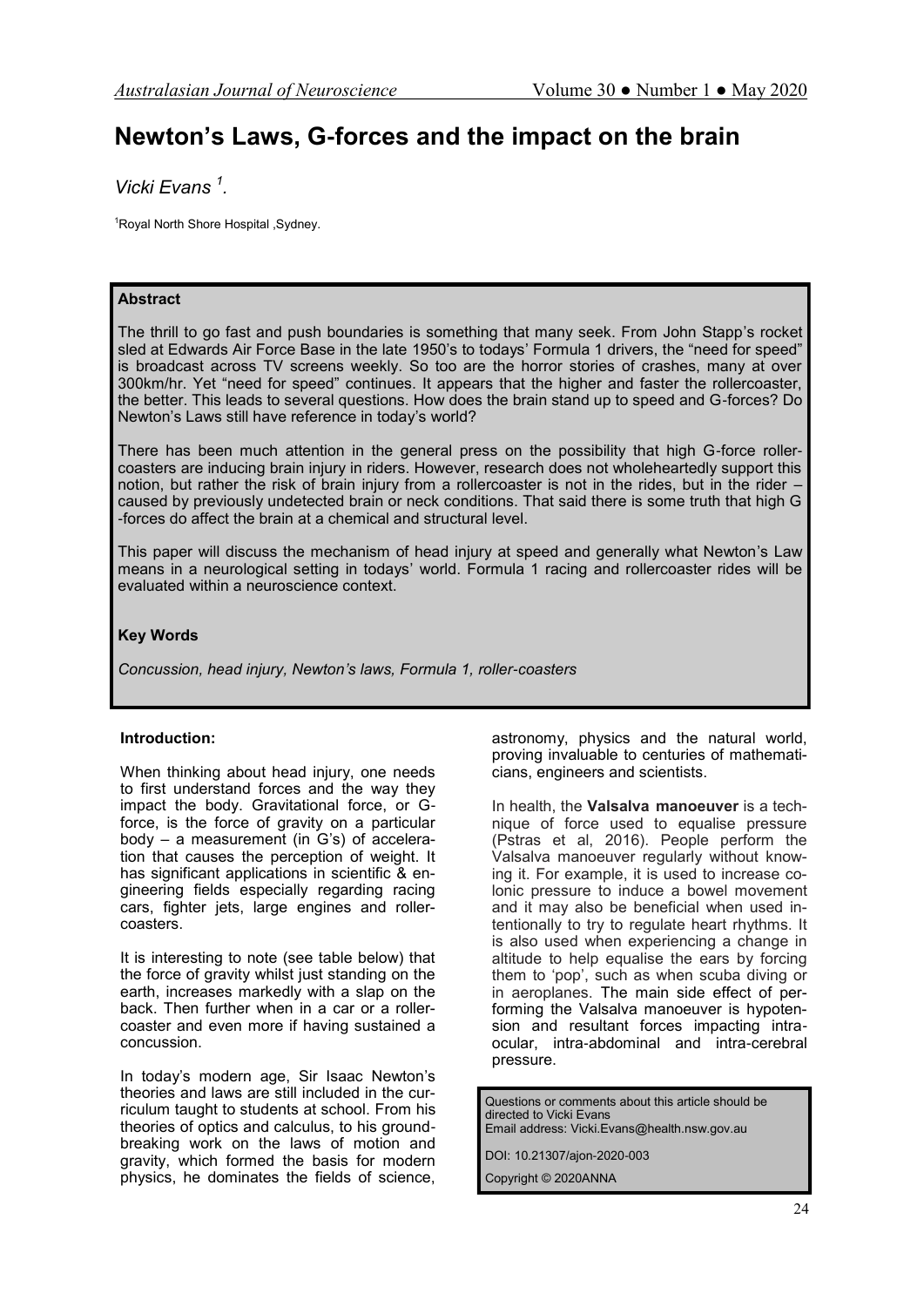These forces are also produced in the acts of vomiting, coughing and sneezing. As neuroscience nurses, the knowledge regarding the impact of these forces is known to be troublesome in relation to the consequences of these forces on intra-cerebral pressure and the homeostasis of the brain. It should be kept in mind that the involuntary act of sneezing has ramifications from a G-force perspective. The act of sneezing with an open mouth has a force of 2.9G's. Yet holding in a sneeze internally redirects the force and this can result in eye injury, ruptured ear drum, herniated nucleus pulposis (herniated disc) and throat injury (Yang et al 2018).

| Table 1: How Many G's? |  |  |
|------------------------|--|--|
|                        |  |  |

| Standing on the Earth   | 1G           |  |
|-------------------------|--------------|--|
| Rollercoasters          | $3.5 - 6.3G$ |  |
| A slap on the back      | 4.1G         |  |
| Formula 1 racing car    | 5G           |  |
| The luge at Whistler    | 5.2G         |  |
| 'Plopping' into a chair | 10.1G        |  |
| Sneezing (open mouth)   | 2.9G         |  |
| Concussion              | 80-100G      |  |

Adapted from Slade (2009)

**Newton's First Law: (Inertia).** An object will remain at rest, and an object will remain in motion, unless acted upon by an unbalanced force. For example, a fast car hits a brick wall. The car stops…but the person does not. Since an object at rest stays at rest, rollercoasters have to be pushed or pulled along the track. In this way, potential energy is stored for the entire ride. At the top, the rollercoaster is put into motion and will not stop until the brakes are applied at the end of the ride.

The world's fastest rollercoaster is the *Formula Rossa* rollercoaster in Ferrari World, Abu Dhabi, United Arab Emirates. It is 53m high and has a maximum speed of 240km/h via a hydraulic slingshot launch. In this way, acceleration is 0 to 240km/h in 4seconds. The G-force is 4.8G, requiring the rider to wear goggles for eye protection.

**Newton's Second Law: (Force = mass x acceleration).** This law explains how the velocity of an object changes when it is subjected to an external force. This is felt when going down hills. The coaster cars and your body have mass. The gravity provides acceleration, which causes force. The rider feels the force as it moves the cars along the track. The track directs the force and the cars. In positive G's, the body feels heavier – at the bottom of the hills, turns and loops. For example, a 70kg person at 2G's would have the perception of 140kg and at 3G's it would feel like 280kg. Whereas with negative G's, the body feels weightless – at the top of the hills.

**Newton's Third Law: (Action/reaction).** For every action (force), there is an equal and opposite reaction. For example, as your body is pushed down into the seat of the rollercoaster, the seat pushes back.

Newton's Laws permiate throughout engineering and science fields and are still current in today's practice. It was **Dr John Stapp,** a United States Air Force Colonel, flight surgeon, physician, biophysicist, and pioneer in studying the effects of acceleration and deceleration forces on humans, who put Newton's Laws to the test on the human body.

At New Mexico's Air Force Base, December 10, 1954, John Stapp was strapped into the *Sonic Wind* rocket sled. His arms and legs were secured. There was no windscreen, so he wore goggles, a mouthguard and a helmet. The sled was powered by nine solid fuel rockets and it fired and propelled him more than 3,000 feet in a few seconds. He came to an abrupt stop and experienced a force equivalent to 46.2 G. Not without injury, he walked away with the world land speed record, 632 miles/hour, which he still holds today, giving him the title of "the Fastest Man on Earth" (Atwell, 2017). However, the blood vessels in his eyes had burst, rendering him temporarily blind. He also sustained bilateral wrist and rib fractures.

The outcome of these experiments allowed for the development of improved pilot harnesses and aircraft seats, modern crash-test dummies, the ejection seat and high-altitude pilot suits. Stapp's research improved aircraft safety and also led to the development of the shoulder seat belt. In September 1966, President Johnson, with John Stapp present, signed the Highway Safety Act, in which it was required that all new cars, as of 1968, sold in the USA, be fitted with seat belts (Ryan, 2015).

When thinking of acceleration, the picture that formulates is usually of a sports car doing 0 to 60 in six seconds. However, acceleration is any change in the velocity of an object – going faster, slowing down or changing direction. Therefore, on a rollercoaster, the G -forces are felt when rounding tight bends and thrown against the side of the seat (a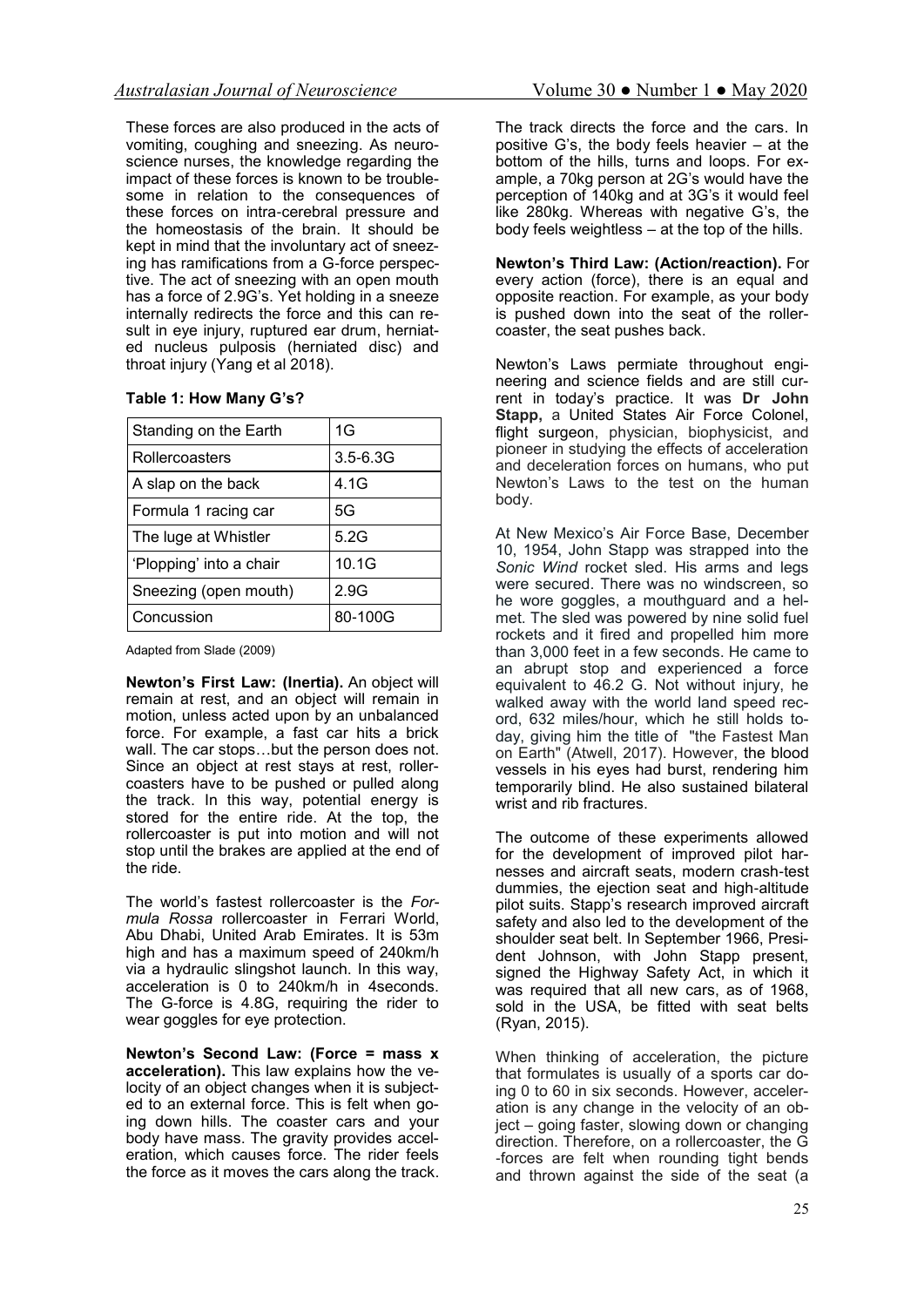change in direction) just as much as when falling from height (accelerate) or screeching to a stop (decelerate). The thrill is felt, but there is no fainting, because the rollercoaster was designed to be within the G-force tolerance of the average person. However, the amount of tolerable G-forces differs by individual and it also depends on several factors: the direction in which the G-forces are felt, the amount of G's involved, and how long those G's last (Evans, 2002).

At sea level, or 1 G, humans require 22 millimeters of mercury blood pressure to pump sufficient blood from the heart to the brain. In 2 G's, twice that pressure is needed, in 3 G's, three times, and so on. Even with a G-force of 4 or 5, the heart struggles to summon the necessary pressure. Blood pools in the lower extremities and the brain fails to be adequately oxygenated. Most people then faint.

Fighter pilots can handle greater head-to-toe G forces—up to 8 or 9 G's—and for longer periods by wearing anti-G suits. These specialised suits use air bladders to constrict the legs and abdomen during high G's to keep blood in the upper body. Fighter pilots can further increase their G-tolerance by training in centrifuges, which create artificial G's, and by learning specialised breathing and muscle -tensing techniques. Magnitude and duration of the forces are as critical as direction. Whilst John Stapp showed that people can withstand much higher G-forces than had long been thought, there is a limit to what most people can tolerate.

*There is a limit to what humans can take. Tragically, Princess Diana proved that.*

**Princess Diana** was a catastrophic example of how G-forces affect the human body. It was estimated that the G-forces on her chest were around 70 G's and 100 G's on her head. The acceleration caused a fatal tear in her pulmonary artery. If Princess Diana had been wearing a seatbelt, the G-forces would have been less and she may have lived. (Operation Paget Report, 2009).

While **Formula 1** (F1) racing drivers may feel around 5-G's, under heavy braking, they can experience over 100-G's if a crash causes them to decelerate quickly over a short distance.

The weekend of May  $1<sup>st</sup>$  1994, during the San Marino Grand Prix, was Formula 1's worst race weekend in history. That weekend of racing in *Imola*, Italy, saw the death of Austrian, Roland Ratzenberger in practice and that of Brazillian, Ayrton Senna the following race day.

**"God has had His hand over Formula 1 for a long time. This weekend, He took it away".**  *Niki Lauda – Reuters, 1994.*

Niki Lauda spoke these words in 1994 after Ratzenberger crashed at over 306kph during qualifying and 24hrs later, Senna died when his car slammed into a concrete wall at 220kph. Both died as a result of catastrophic head injuries. Following these deaths, F1 underwent many changes from car design to fuel and tyres. There hadn't been any deaths on the F1 circuit since 1994, but that came to an end in 2015 during the Japanese Grand Prix, when 25yr old driver Jules Bianchi crashed at 258kph and sustained severe head injuries. He succumbed to these injuries a few months later. The G-force sensor located in his earplugs recorded a 92-G impact (Bednall, 2014), much greater than the human body is designed to withstand.

G-forces act on **blood and blood vessels**. Just as they push the body into the seat, they also push the blood back away from the brain and toward the feet. Therefore, astronauts wear a **pressurised G-suit** that prevents blood pooling in the extremities. This is similar to anti-thrombotic stockings that can be worn for long-haul flights. If G-forces are brief, the effects on the body will be less. It is when G-forces linger, or are sustained, that causes concern. Hence, during launches of the space shuttle, controllers keep the shuttles' acceleration low—no greater than 3-G's, so as not to unduly stress the astronauts.

The eyes are especially susceptible to Gforces and some of the first signs of problems in the cockpit arise from partial loss of vision. Pilots know it as 'greyout' – greying of vision due to reduced blood flow to the eyes. This can serve as a warning of the decreased blood flow to the head. Consciousness is maintained but blood flow to the eyes is compromised. However in some studies, half the pilots experienced unconsciousness at the same time as the loss of vision, therefore a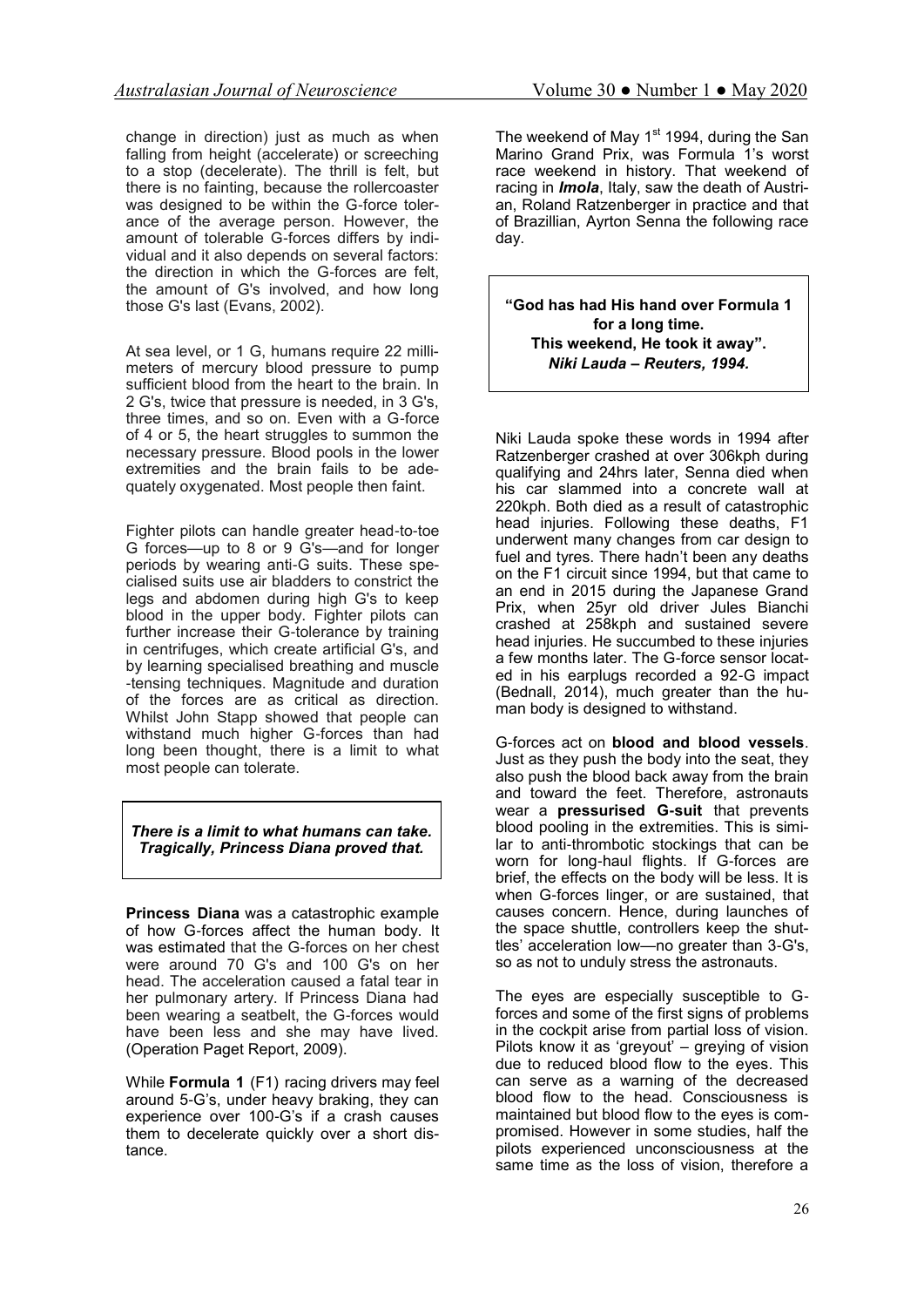pilot cannot rely on visual disturbances to warn them of unconsciousness.

'Blackout' or loss of consciousness occurs when cerebral blood flow is reduced. In many centrifuge studies, the pilots were amnesic to the events of losing and gaining consciousness. Symptoms may include convulsive movements and slumping in the seat. This could be dangerous if falling against the controls. However, it is an individual experience whether or not consciousness is maintained. Tolerance is related to the rate of onset of acceleration and to the duration of exposure. Individual tolerance depends on factors such as the height of the person, age, elasticity of the blood vessels, training, the responses of the heart and blood vessels, and general health. G-forces can also detach a retina.

#### **What do some animals have that humans don't?**

Drake et al (2016) describe that the bighorn sheep, as a part of fighting and mating, routinely experience violent impacts to the head without negative consequences to their brains or horns. Their horns consist of a bony material and a trabecular mesh-like structure which absorbs the impact that occurs during ramming. The woodpecker too has significant internal structures that absorb the impact of pecking a tree at over twenty times per second. Their secured hyoid bone, uneven beak and tight cranial cavity absorb the shock. It is from studying these two animals in particular, that the researchers have developed improved mouthguards, helmets and flight data recorder cases. The European Organisation for Civil Aviation Equipment Committee, an international body on which the Australian Transport Safety Board (ATSB) was represented, revised the standards of flight data recorders in 2003. Today, these flight data recorders are able to withstand an acceleration of 3,400 Gs (3,400 times the force of gravity) (ATSB, 2014).

### **So where does the literature stand with regard to brain injury and rollercoasters?**

**In 2002** Smith & Meaney suggested that the human body can withstand very large Gforces when they occur over very short periods of time, which is the current thought today. They suggested that the loss of consciousness is from restriction of blood flow rather than mechanical injury to the brain. Their studies illustrated that to injure the brain, there needs to be greater linear force (G's) as well as rotational force. They went on to say that neck or back injuries would be far more likely than brain injuries

from rollercoasters.

Again, the thought in 2003 was that the risk of brain injury from a rollercoaster is not in the rides, but in the rider – caused by previously undetected brain conditions or spine injuries from the force in the turns. *(Brain Injury Institute of America, 2003)*

Yamakami et al (2005) and Roldan-Valadez et al (2006) described anecdotal case reports of potential causal relationships of patients suffering brain bleeding around the time of riding a rollercoaster. This is now not supported by epidemiological or scientific data.

Although Roldan-Valadez et al (2006) presented a paediatric patient with a subdural haematoma, fourteen days after having ridden a rollercoaster, the causative element cannot be correlated entirely to the rollercoaster. The results are also limited as there was only one individual in this study.

Pfister, et. al., (2009) also agreed that it's not the ride, but the rider and said that there was an extremely low risk of TBI due to head motions induced by roller coaster rides. Similarly, Kuo et al (2017) suggested that rollercoaster rides do not present an immediate risk of acute brain injury. However, head motion and brain deformation during rollercoaster rides are highly sensitive to individual subjects **-** who already are predisposed to brain injury.

However, in 2018 there was a growing concern about the G-force that is exerted on people as they ride these faster rollercoasters, as the desire to go faster is ever-present. In October 2018, New Jersey, USA became the first state to limit G-forces on theme park rides.

The American Association of Neurological Surgeons has assembled a national committee of neurosurgeons, NASA scientists and engineers that are now looking at how the stress of G-forces from rollercoasters might affect the brain, specifically how the brain is bounced around inside the skull on these rides. The committee has not yet reached any conclusions (*ABC news, July 2018).* 

Zhu et al (2014) describes the studying animals such as the barbary sheep and woodpeckers have given insight into how these animals cope with extreme force impacts. Inspired by the woodpecker's head, researchers have developed a casing for aircraft flight recorders that can withstand a Gforce of up to 60,000-G's (previously 3,400 G's).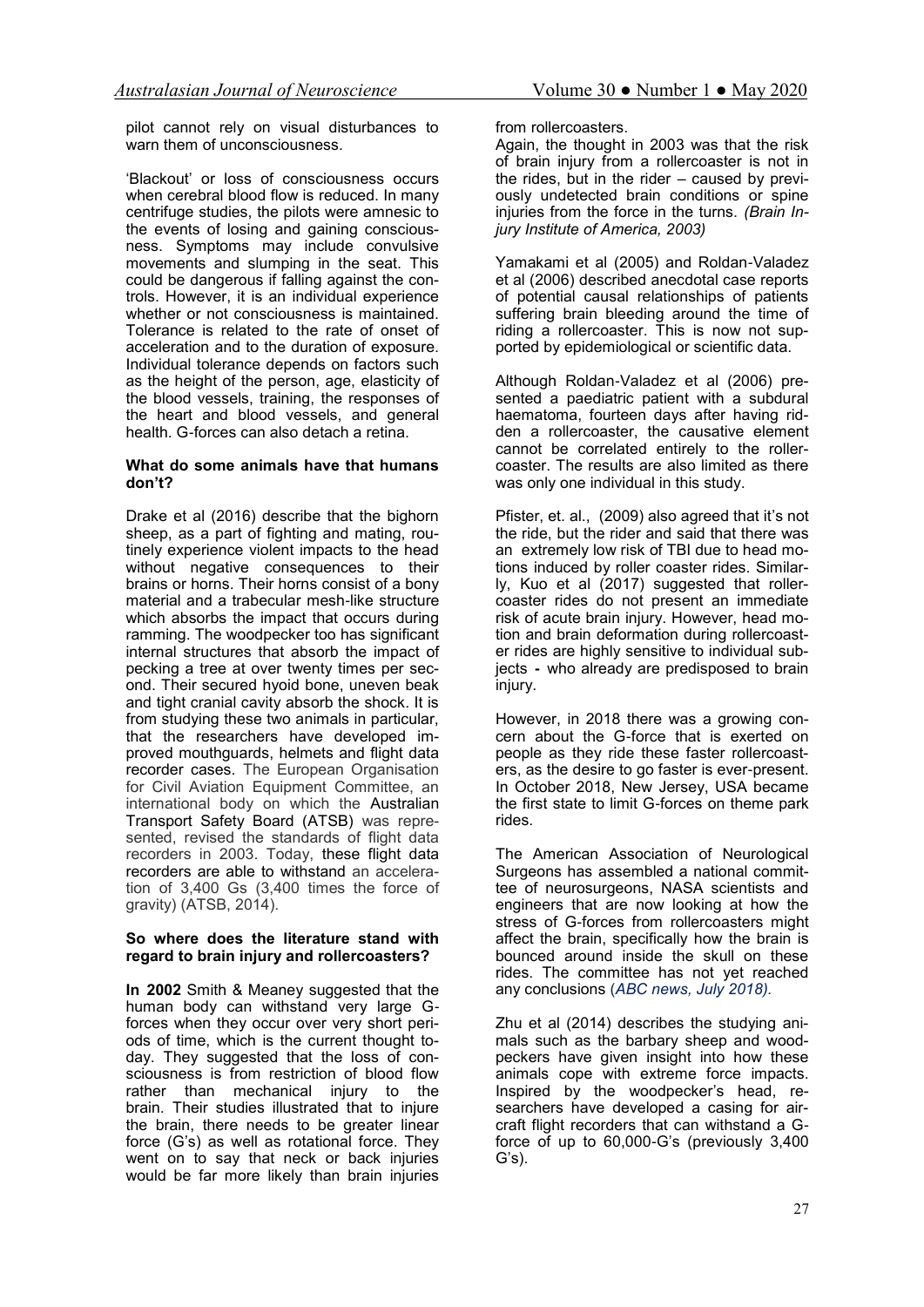# **Conclusion:**

Being wrapped in cottonwool is not an option. Sport and fun are synonymous. The desire to go fast is thrilling and it seems that the faster the rollercoaster, the better! Keeping a child safe is a parent's obligation and companies have that same obligation of safety. As demonstrated by Stapp in the 1950's, humans can be subjected to high G-forces and survive, as long as it is for a short duration. Magnitude and duration are as critical as direction, when it comes to forces. Safety is paramount in industries where G-forces are found – engineering, space travel, F1 racing and theme parks. With this in mind and knowing the mechanism of injury, F1 responded with changes to car design and changes to rules and procedures following driver injury.

Rollercoasters that generate G-forces for the pursuit of fun-filled terror must be conscious of the pressure that is placed on the human body during these rides. Safety mechanisms and short duration of twists, turns and speed, must be taken into account and adapted for the safety of all.

With this knowledge of G-forces, people are better placed to judge whether or not to put their bodies through these forces. It must also be clear that if a person knows or suspects they might have a brain or neck injury, then obviously it is unwise to participate in an activity that could compromise their health. Warnings at each ride are placed for a reason, informed knowledge and decisionmaking as well as coverage for litigation purposes. These must be taken seriously, as it is a fine line between being well and unwell.

Neuroscience nurses play a role in teaching the public – through seminars, school educational sessions and governments and companies have an obligation for public safety. Although life is becoming a minefield of "Safe Operating Practices" and every product has a warning attached, fun activities are encouraged, just within reason. The brain, within its' hardened case, is protected but also vulnerable to changes in pressure and force. Preexisting conditions of the brain or neck, whether known or not, plays a role in injury from rollercoasters and theme park rides. Some obligation must rest with the individual. That is, the issue remains with the rider their health and informed decision on whether or not to ride.

## **References:**

Australian Transport Safety Bureau - Fact Sheet (2014 ) *[www.atsb.gov.au](http://www.atsb.gov.au)* accessed 21/6/19

Atwell, C. (2017) Extreme Motion test brought aerospace safety innovation. *Machine Design.* May 05.

Beaudette, D. (1984) Report on G-force effects on the human body. Department of Transportation, Federal Aviation Administration. National Technical Information Service, U.S. Department of Commerce, Virginia, USA.

Bednall, J. (2014) Jules Bianchi survived 92G impact in horror Formula One crash *[news.com.au](https://www.news.com.au/)* OCTOBER 16. Accessed 17/7/19.

Drake, A., Haut Donahue, T., Stansloski, M., Fox, K., Whealtey, B. and Donohue S. (2016). Horn and horn core trabecular bone of bighorn sheep rams absorbs impact energy and reduces brain cavity accelerations during high impact ramming of the skull. *Acta Biomater* Oct 15 (44) 41-50.

Evans, J. The Big Thrill, The Hidden Danger. (2002) *Prevention* Vol 54 (7).

Kuo,C., Wu, L.C., Ye, P.P., Laksari, K., Camarillo, D.B., & Kuhl, E. (2017) Pilot Findings of Brain Displacements and Deformations during Roller Coaster Rides *Journal of Neurotrauma.* 34:3198–3205

*Operation Paget Report - into the death of Diana Princess of Wales*– UK Metropolitan Police 2009.

Pfister, B.J., Chicola, L., Smith, D.H. (2009) Head motions while riding roller coasters: Implications for brain injury. *Am Journal Forensic Med Pathol.* Dec; 30(4): 339-345.

Pstras, L. Thomaseth, K., Waniewski, J., Balzani, I., & Bellavere, F. (2016) The Valsalva manoeuvre: physiology and clinical examples. Acta Physiol (Oxf). Jun;217 (2):103-19.

Roldan-Valadez E., Facha M.T., Martinez-Lopez, M., Herrera-Mora, P. (2006) Subdural hematoma in a teenager related to rollercoaster ride. Eur J Pediatr Neurol. Jul; 10 (4): 194-6.

Ryan, C. (2015) Sonic Wind: The Story of John Paul Stapp and How a Renegade